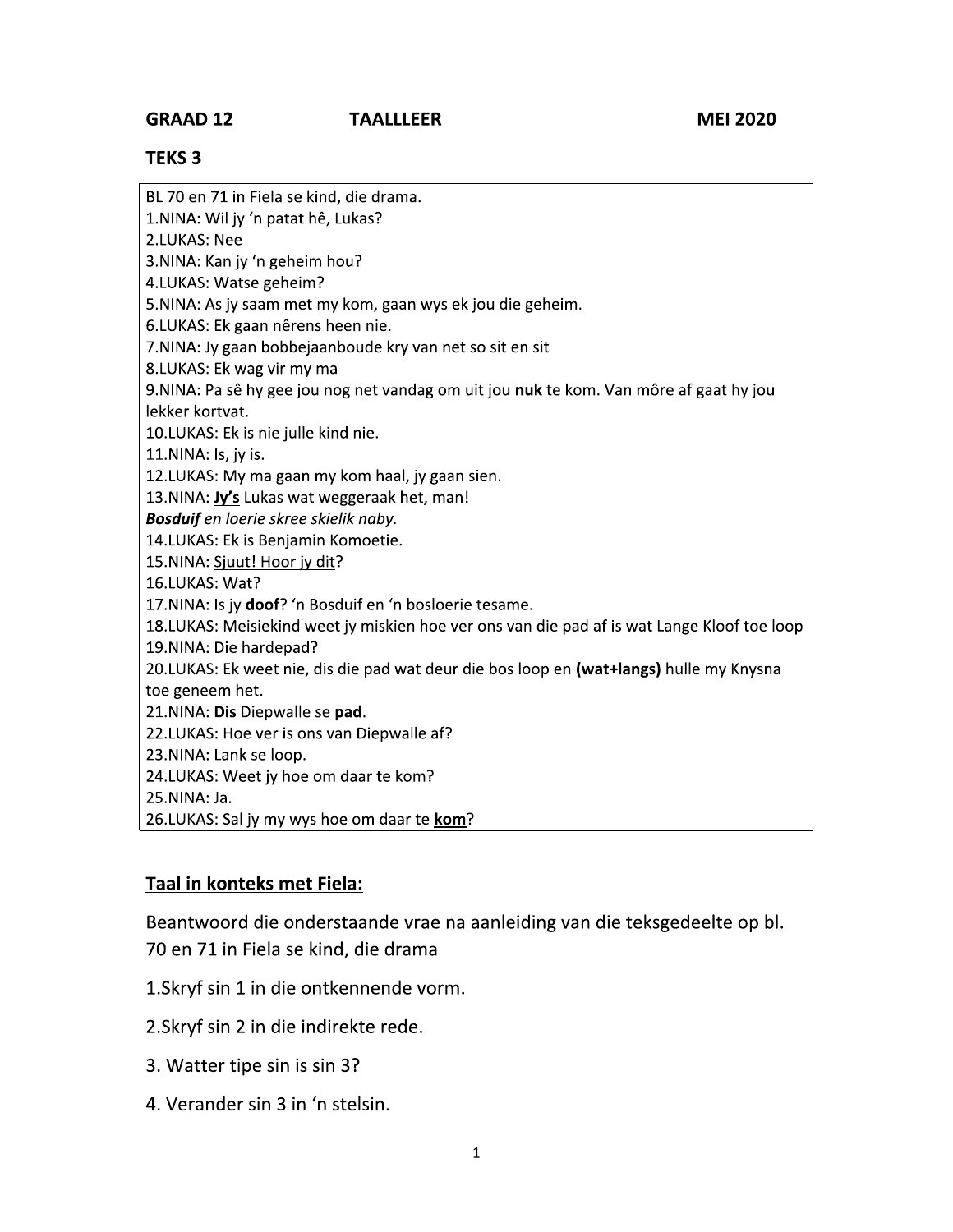5. Skryf sin 5 oor en begin met: Wanneer...

6. Verander sin 6 sodat die sin nie meer in die ontkennende vorm is nie.

7. Watter ander idioom ken jy met die woord 'bobbejaan' in?

8. Skryf sin 8 in die indirekte rede. Begin so: Lukas sê dat...

9.Kyk na sin 9. Gee 'n sinoniem vir "nuk"

10. Gee die korrekte woord vir "gaat"

11. Waarom gebruik die dramaturg die woord "gaat" as dit dan nie korrekte Afrikaans is nie?

12.Sin 13: Skryf uit: jy's

13. Wat word die skuinsgedrukte dele genoem?

14. Watter vorm van beeldspraak kom voor in die skuinsgedrukte deel?

15. Skryf in die lydende vorm:

My ma gaan my kom haal.

16. Gee die intensiewe vorm van doof

17. Kies die korrekte woord: Die (familie/gesin) glo hy is Lukas.

18. Gee die verkleiningsvorm van bosduif

19. Gee 'n antoniem vir: horend

20. Gee die meervoud van: kind

21. Maak 'n sin met die homoniem van die onderstreepte woord. Lukas moet in die Bos bly.

22. Skryf sin 18 oor en vul die ontbrekende leestekens in.

23. Sin 20: Gee die korrekte vorm van die woord tussen hakies.

24. Sin 21: Watter twee woorde lê in "dis"?

25. Gee die ontbrekende woord:

Lukas gaan\_\_\_\_ voet loop.

26. Skryf die ontbrekende woord neer:

Die (wag) seun is bekommerd.